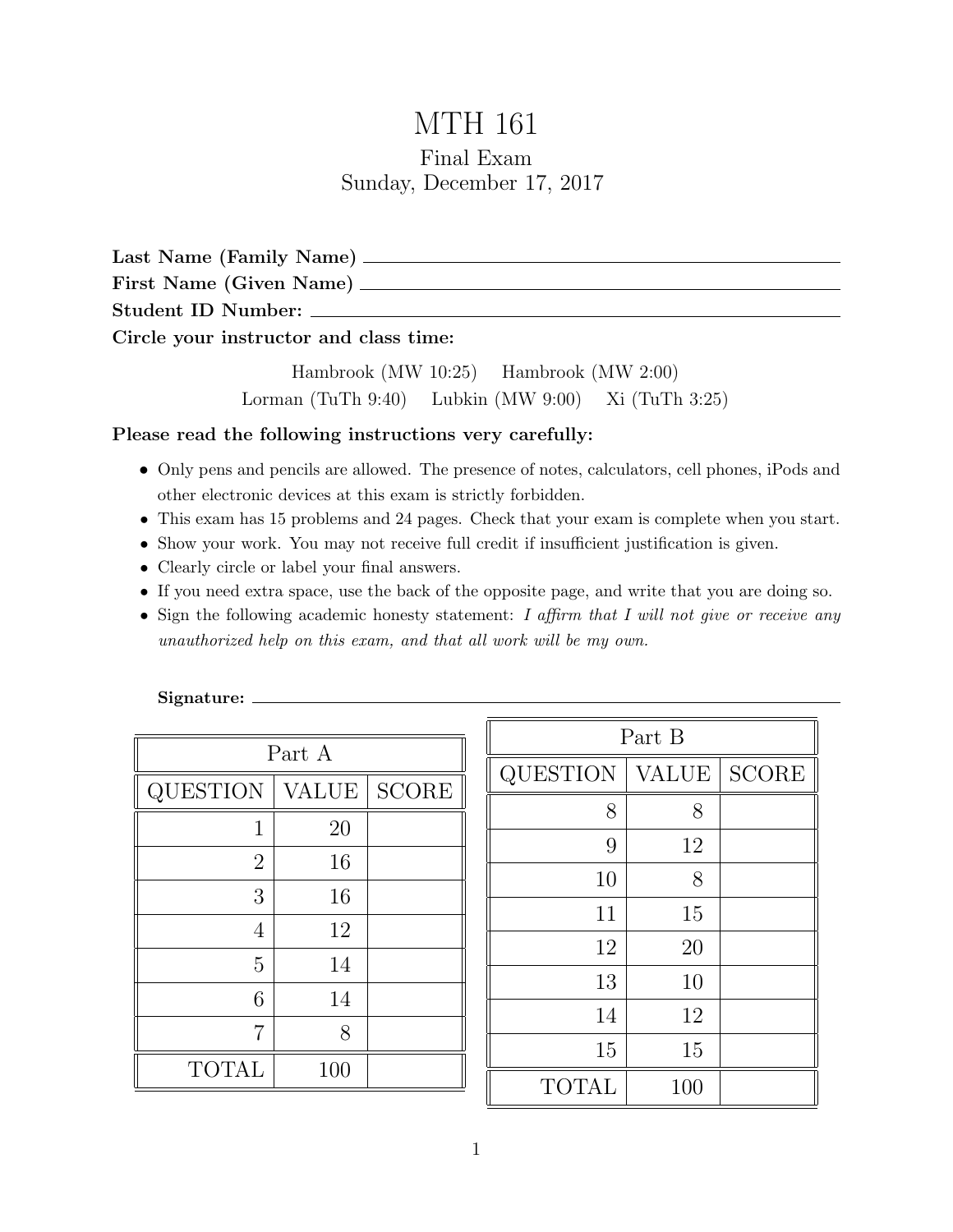# Part A 1. (20 points) (a) If  $f(x) = \frac{x+1}{2}$  $2x + 1$ , find a formula for  $f^{-1}(x)$ .

(b) Solve  $\ln x + \ln(x - 1) = \ln 6$ .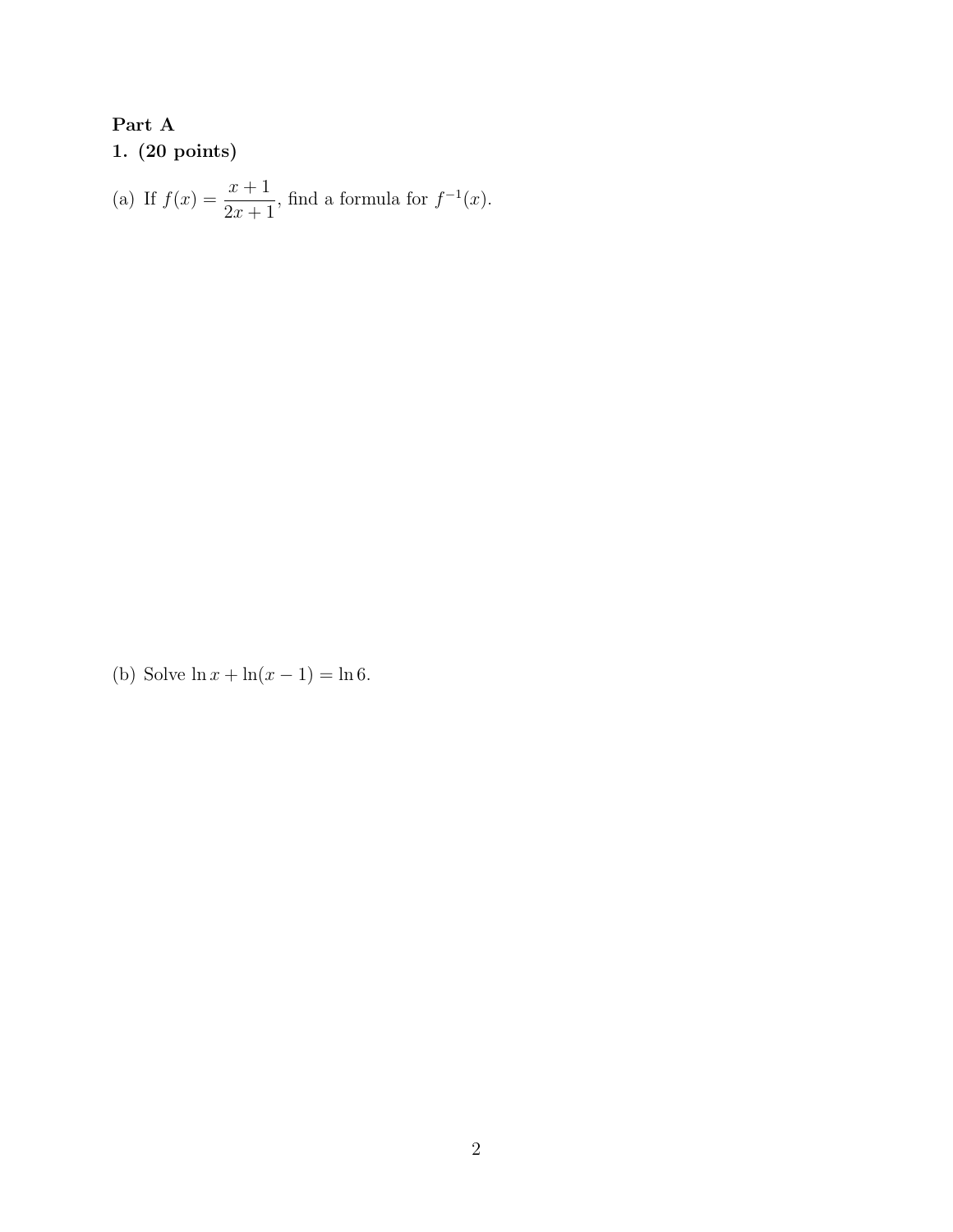(c) Find the exact value of tan  $\left(\sin^{-1}\left(\frac{-1}{2}\right)\right)$  $\frac{-1}{9})$ ).

(d) Solve  $|x| + |2x - 1| \ge 7$ .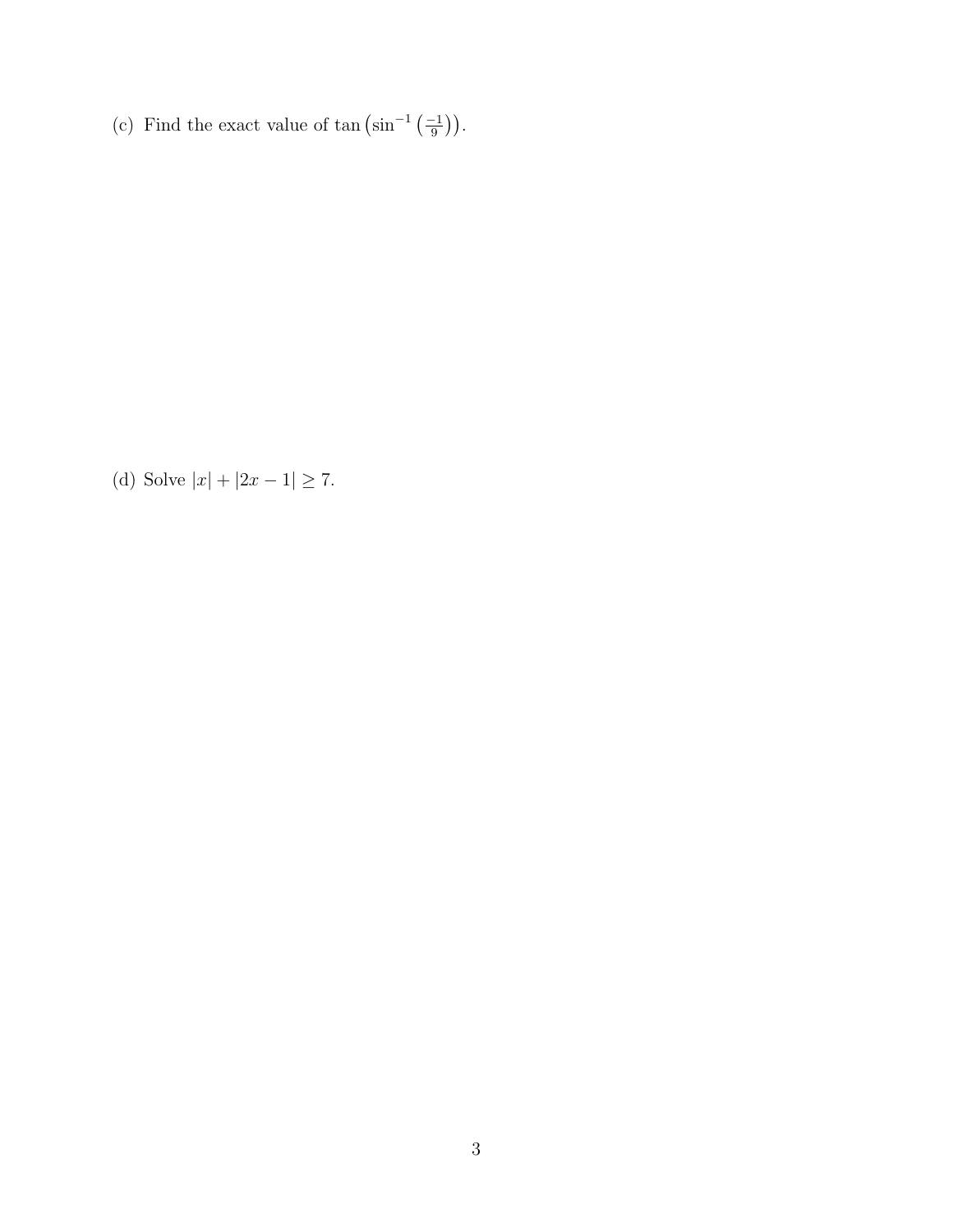2. (16 points) Compute the derivative (with respect to  $x$ ) of each of the following functions.

(a) 
$$
\frac{x^3}{\cos(x^3)}
$$

 $(b)$  e  $\sqrt{\ln x}$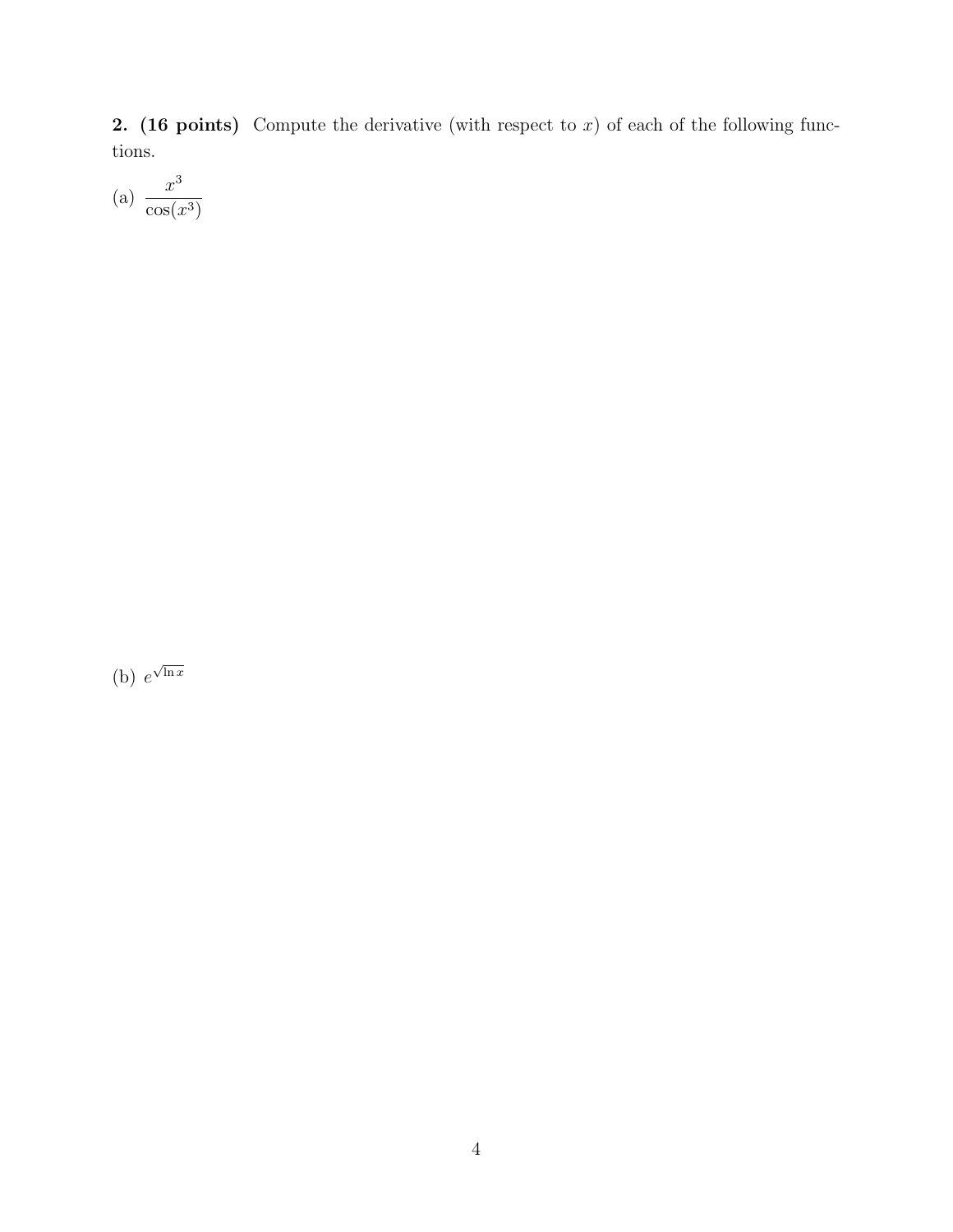(c) 
$$
\sqrt[3]{1+x^2} + \frac{1}{\sqrt{1+x^3}}
$$

(d)  $(\ln x)^{\ln x}$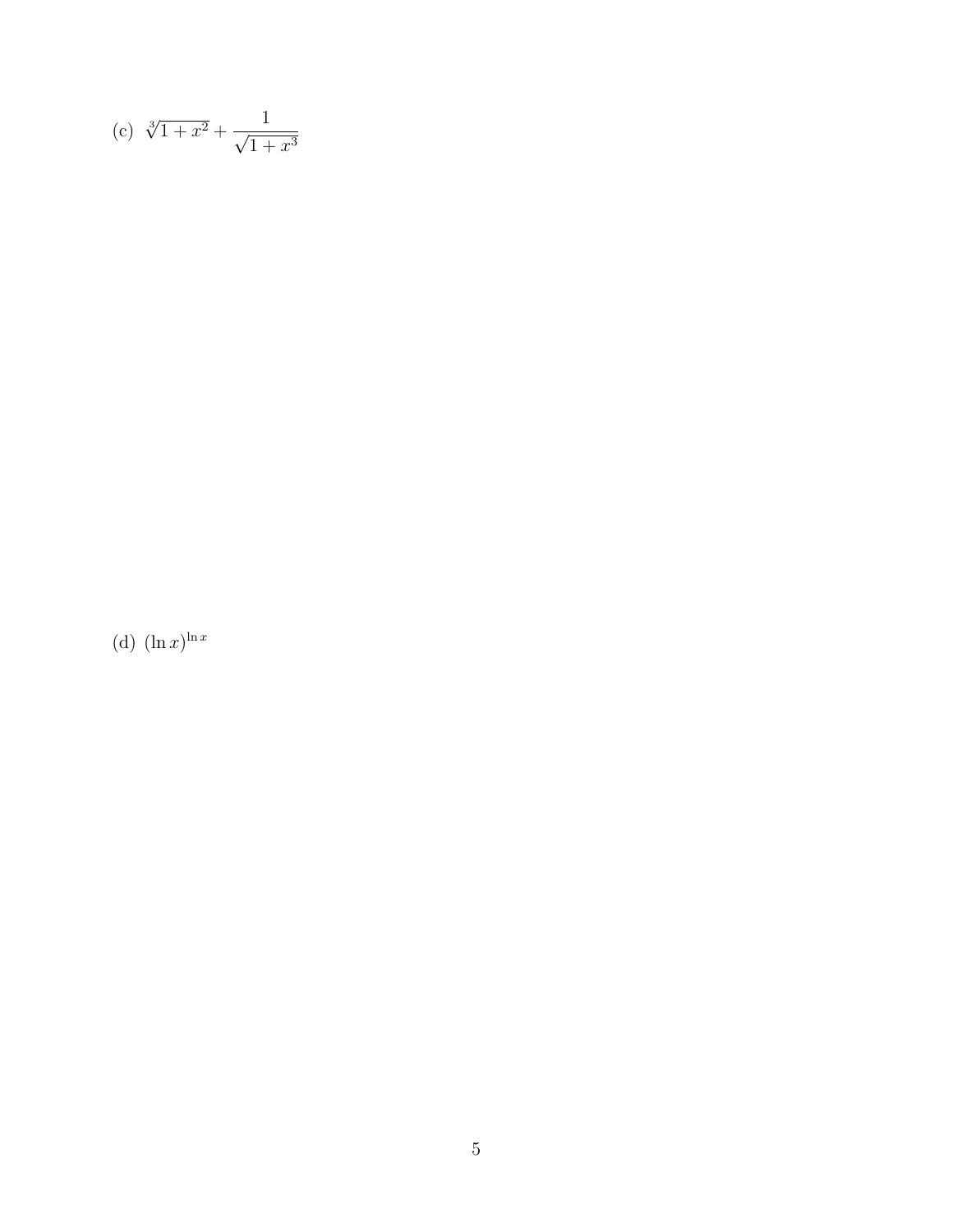3. (16 points) Evaluate the following limits.

(a) 
$$
\lim_{x \to 1^+} \frac{x^2 - 9}{x^2 + 2x - 3}
$$

(b) 
$$
\lim_{x \to -\infty} \frac{\sqrt{x^6 + 1}}{(2x + 1)^3}
$$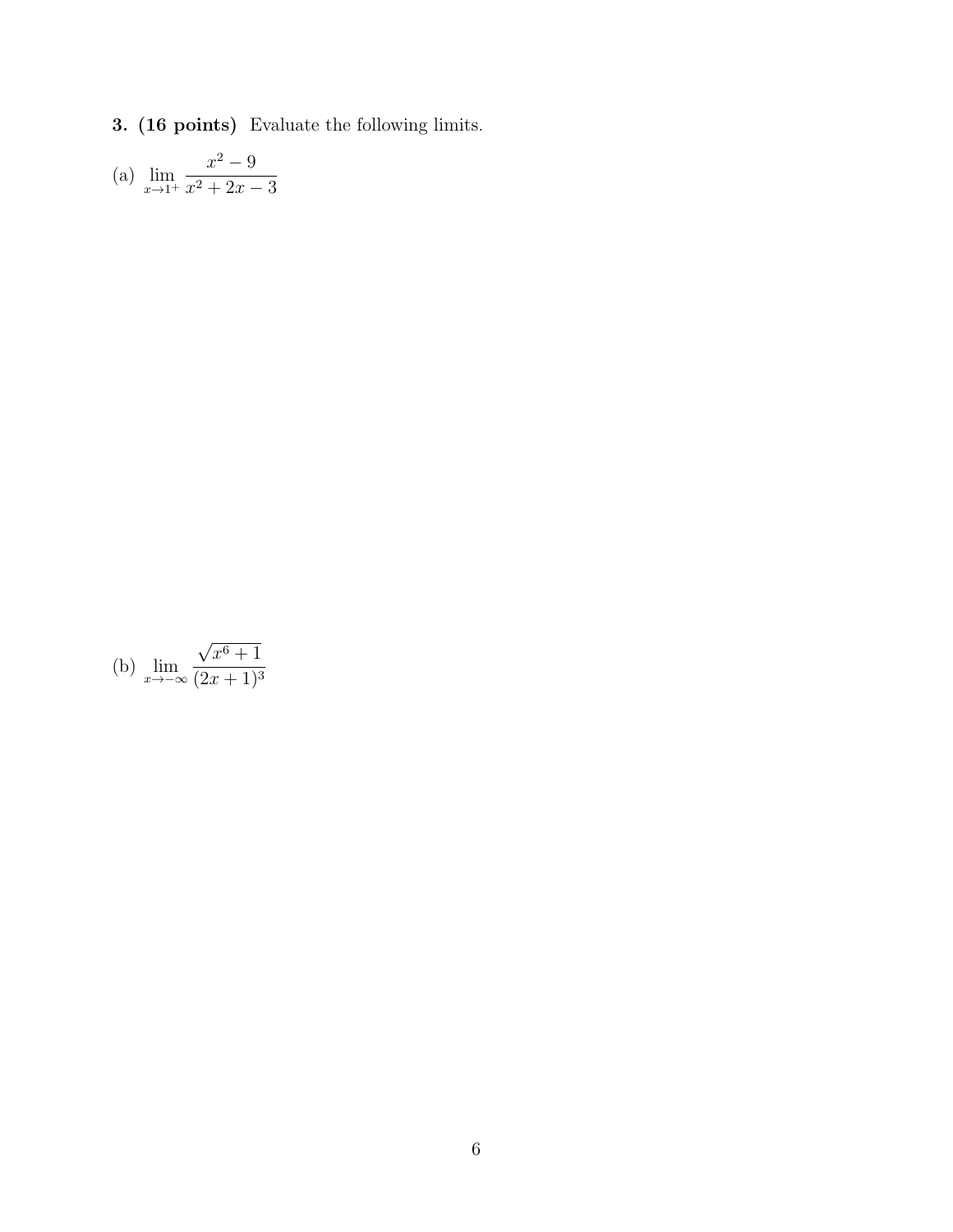(c) 
$$
\lim_{x \to 0} \frac{\sqrt{ax + b^2} - b}{x}
$$
 (where *a* and *b* are positive constants)

(d) 
$$
\lim_{x \to 0} \frac{|2x - 1| - |2x + 1|}{x}
$$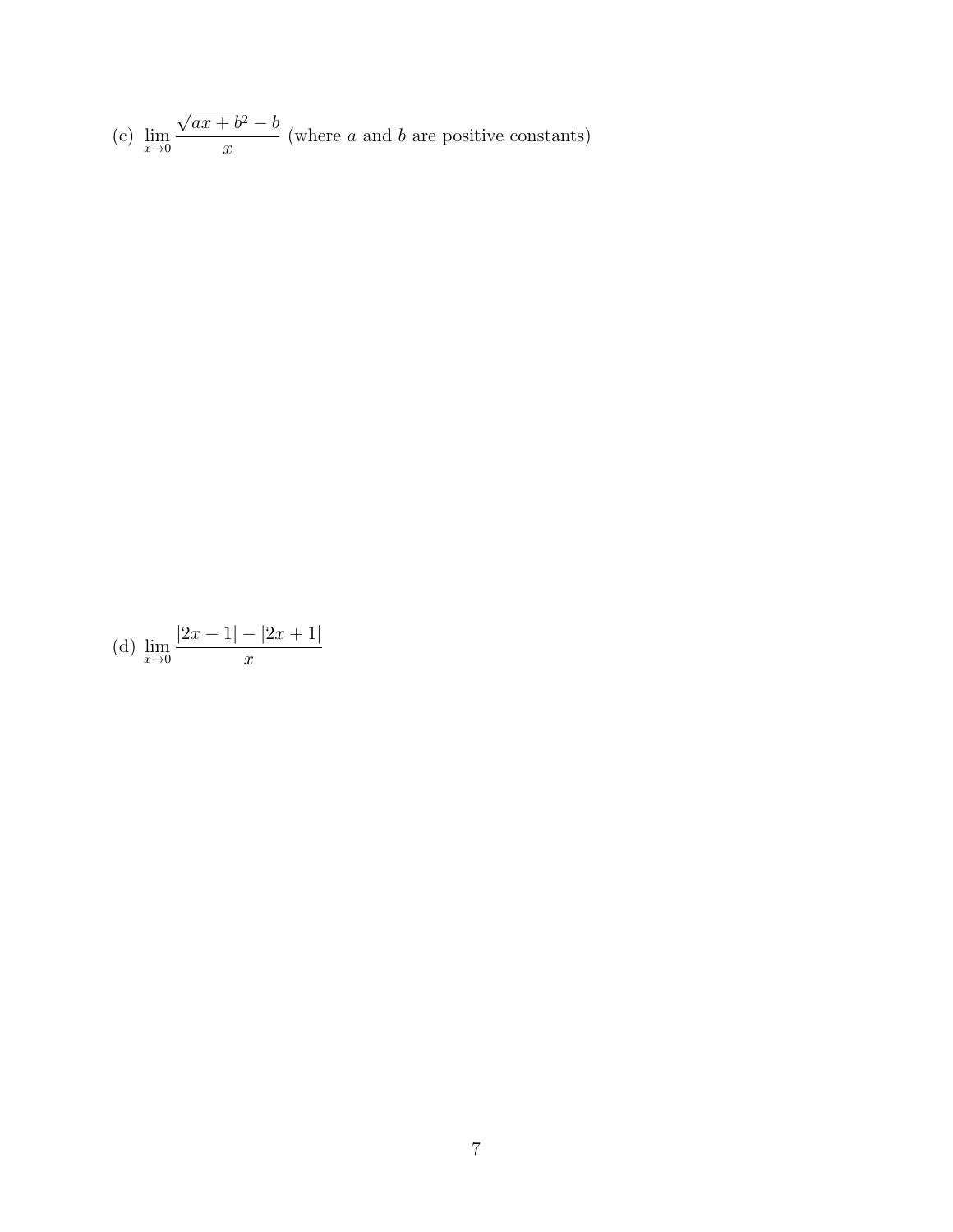- 4. (12 points) Consider the curve  $y \sin 2x = x \cos 2y$ .
- (a) Find  $\frac{dy}{dx}$  $\frac{dy}{dx}$  at the point  $(\pi/2, \pi/4)$ .

(b) Find an equation for the tangent line to the curve at the point  $(\pi/2, \pi/4)$ .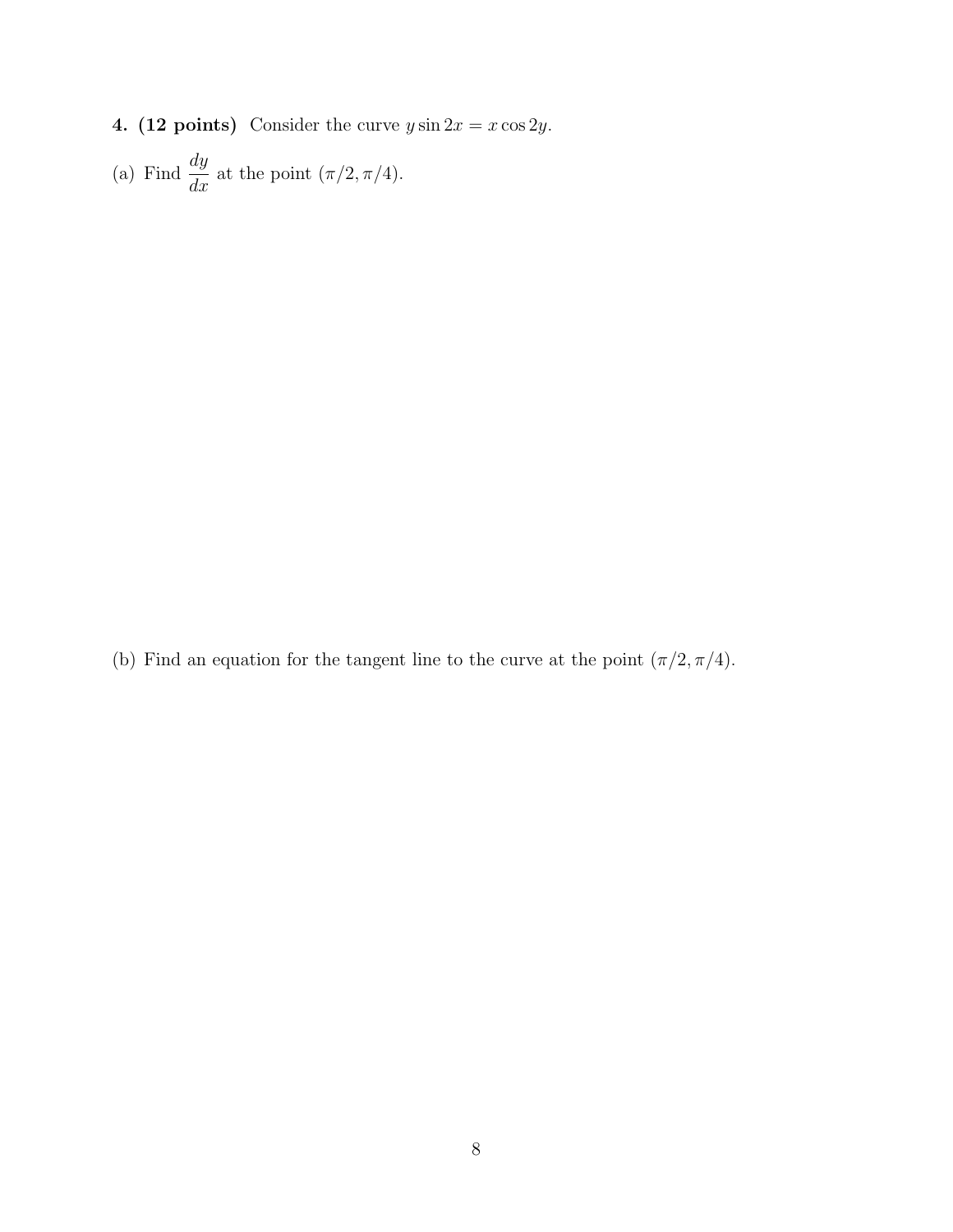5. (14 points) A plane is climbing at an angle of 30° while flying at a constant speed of 300 km/h. It passes over a ground radar station at an altitude of 7 km. At what rate is the distance from the plane to the radar station increasing 1 minute later?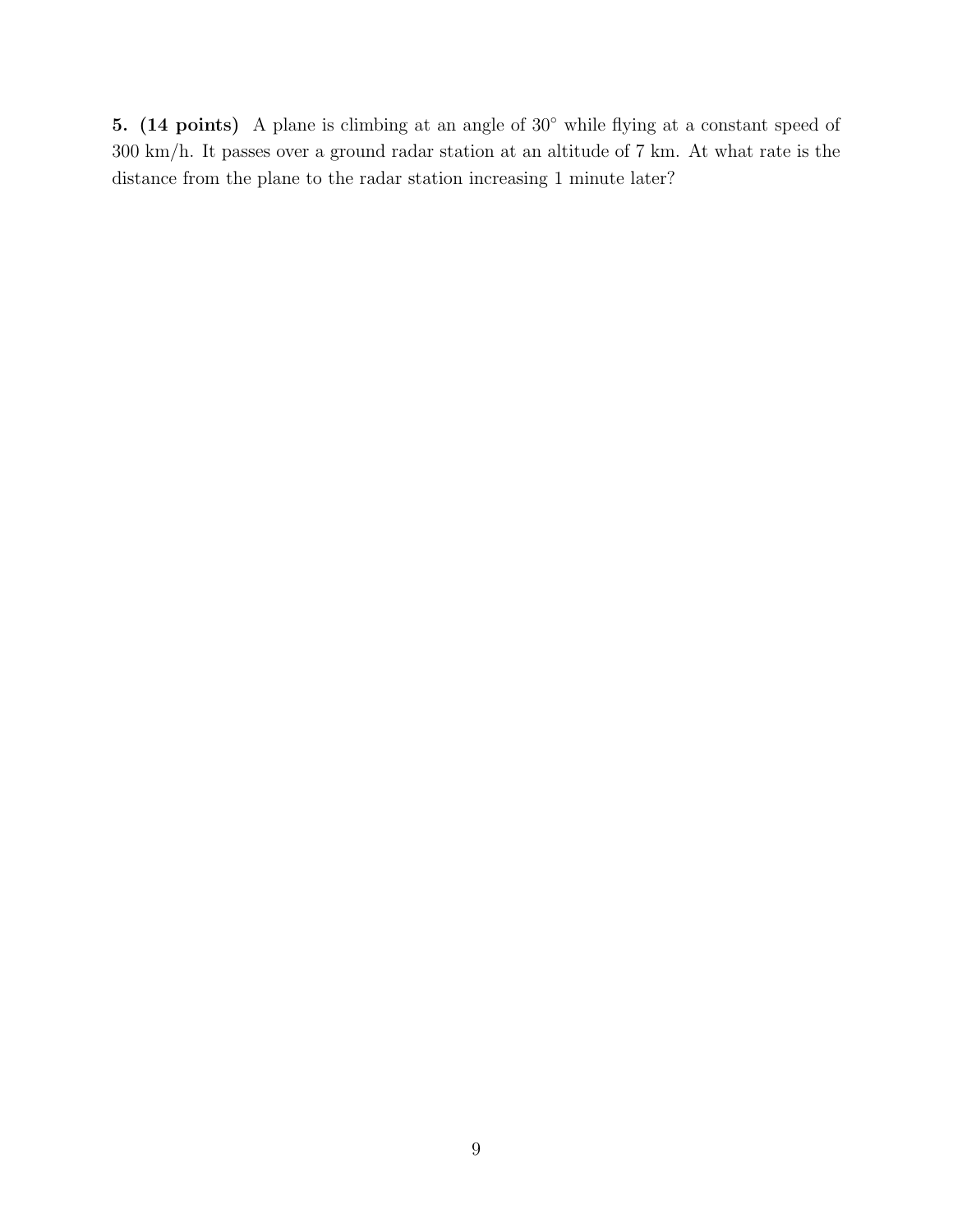6. (14 points) The height of the foam in a glass of (root) beer decreases at a rate proportional to the current height. The glass is filled with (root) beer so that the top 5 cm is foam. After 60 seconds, only 2 cm of foam remains.

(a) Find an expression for the height of the foam t seconds after the (root) beer is poured.

(b) At what time is the height of the foam 4 cm?

(c) How long must we wait until the foam completely disappears?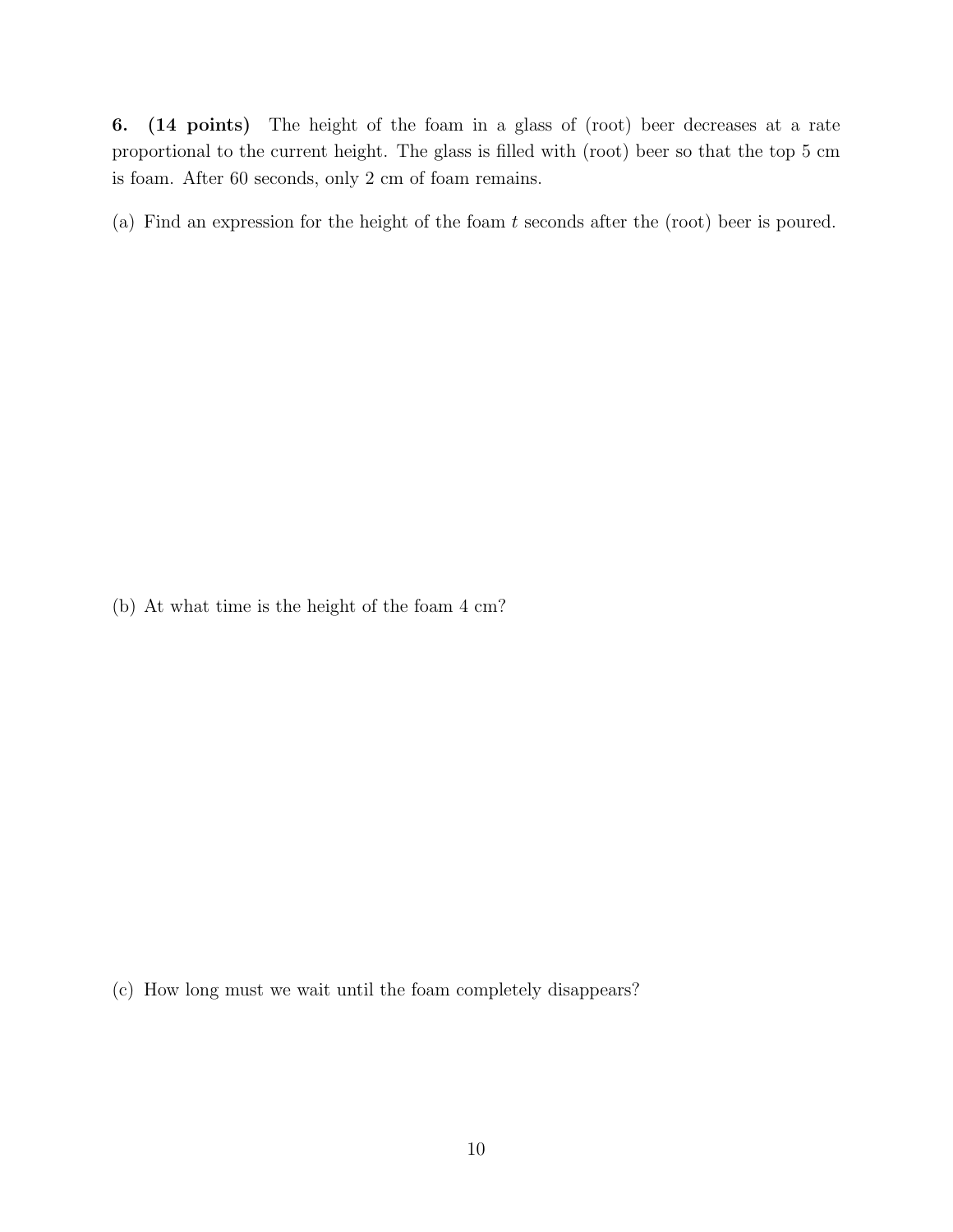7. (8 points) For each statement below, circle T (true) if the statement is always true. Otherwise, circle F (false)

(a) T or F If f is continuous on  $(a, b)$  and  $f(a) < 0 < f(b)$ , then there is a number c in  $(a, b)$  such that  $f(c) = 0$ .

(b) T or F If 
$$
f'(0) = 5
$$
, then  $\lim_{h \to 0} \frac{f(h)}{h} = 5$ .

(c) T or F If  $f(1) = g(1)$  and  $f'(x) \le g'(x)$  for all x in  $[0, 1]$ , then  $f(0) \ge g(0)$ .

(d) T or F  $f(x) = x|x|$  is differentiable at every real number x.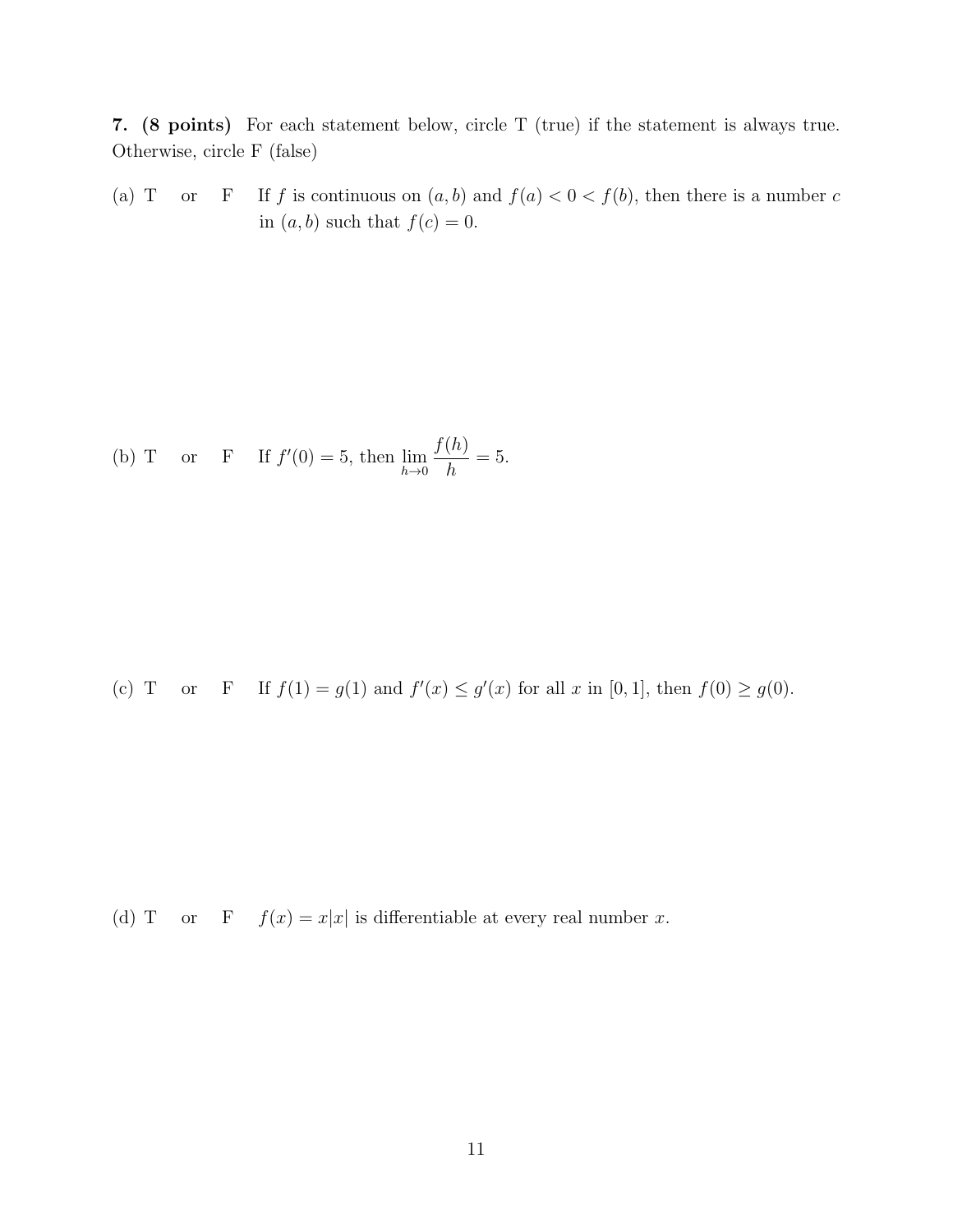# Part B

8. (8 points) For each statement below, circle T (true) if the statement is always true. Otherwise, circle F (false)

(a) T or F If f is continuous, then 
$$
\int_0^5 f(x)dx \le \int_0^5 |f(x)|dx
$$

(b) T or F If f is continuous, then 
$$
\int_0^5 f(x)dx \le \int_0^5 (f(x))^2 dx
$$

(c) T or F If f is continuous, then 
$$
\int_0^5 f(x)dx \le \int_0^5 (f(x) + 2)dx
$$

(d) T or F If f is continuous, then 
$$
\int_0^5 f(x)dx \le \int_0^{10} f(x)dx
$$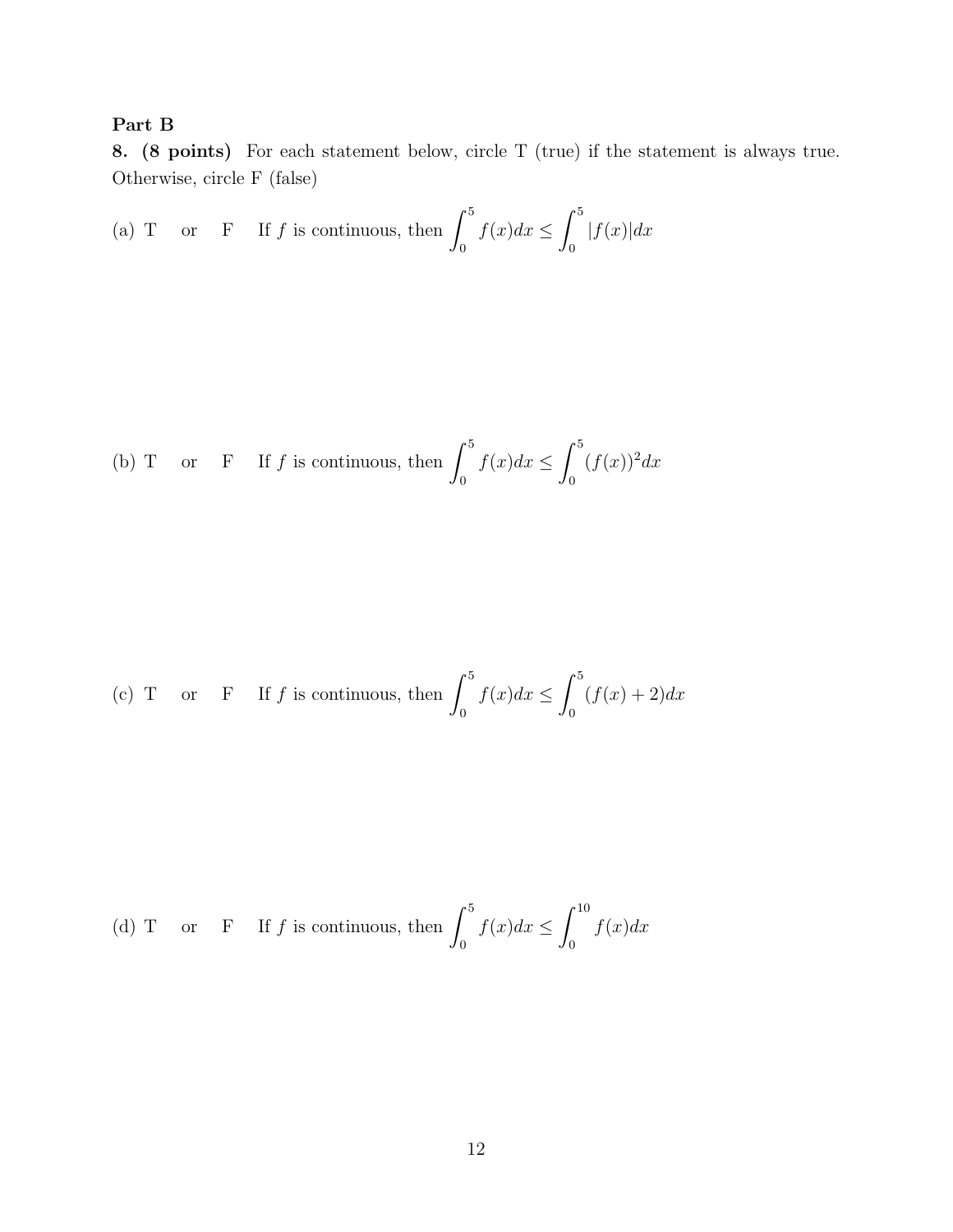### 9. (12 points)

(a) Let  $f(x)$  be an increasing function. If a Riemann sum with right endpoints is used to approximate  $\int_0^1 f(x)dx$ , must the Riemann sum be larger than the integral? Justify your answer with an appropriate sketch.

(b) Let  $f(x)$  be an increasing function and let  $L(x) = f'(1)(x-1) + f(1)$  be the linear approximation function of  $f(x)$  at 1. Must  $L(1.01)$  be larger than  $f(1.01)$ ? Justify your answer with an appropriate sketch.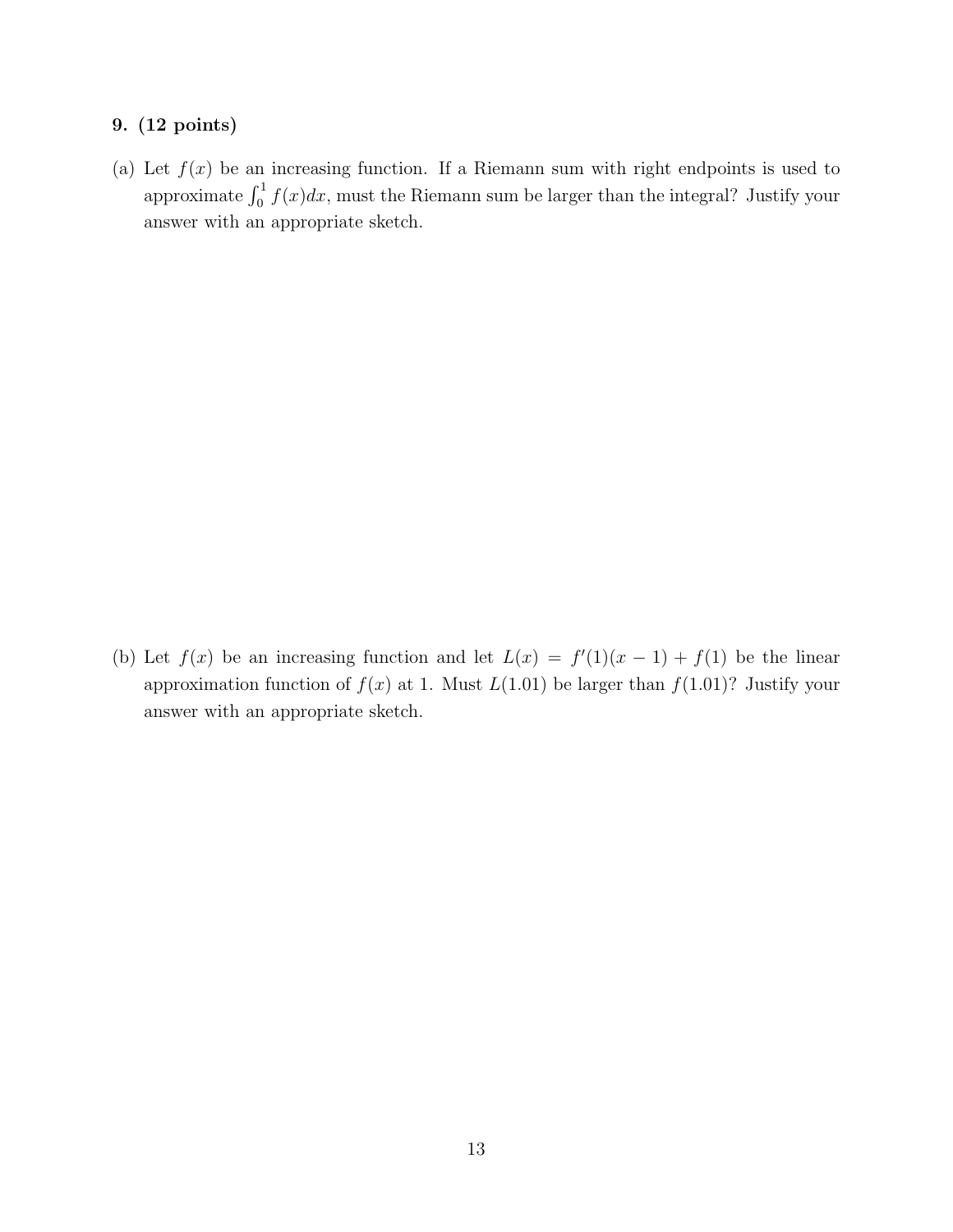10. (8 points) Evaluate the following limits.

(a) 
$$
\lim_{x \to 0} \frac{\sqrt{1 + 2x} - \sqrt{1 - 4x}}{x}
$$

(b)  $\lim_{x\to 0^+} (\tan 2x)^x$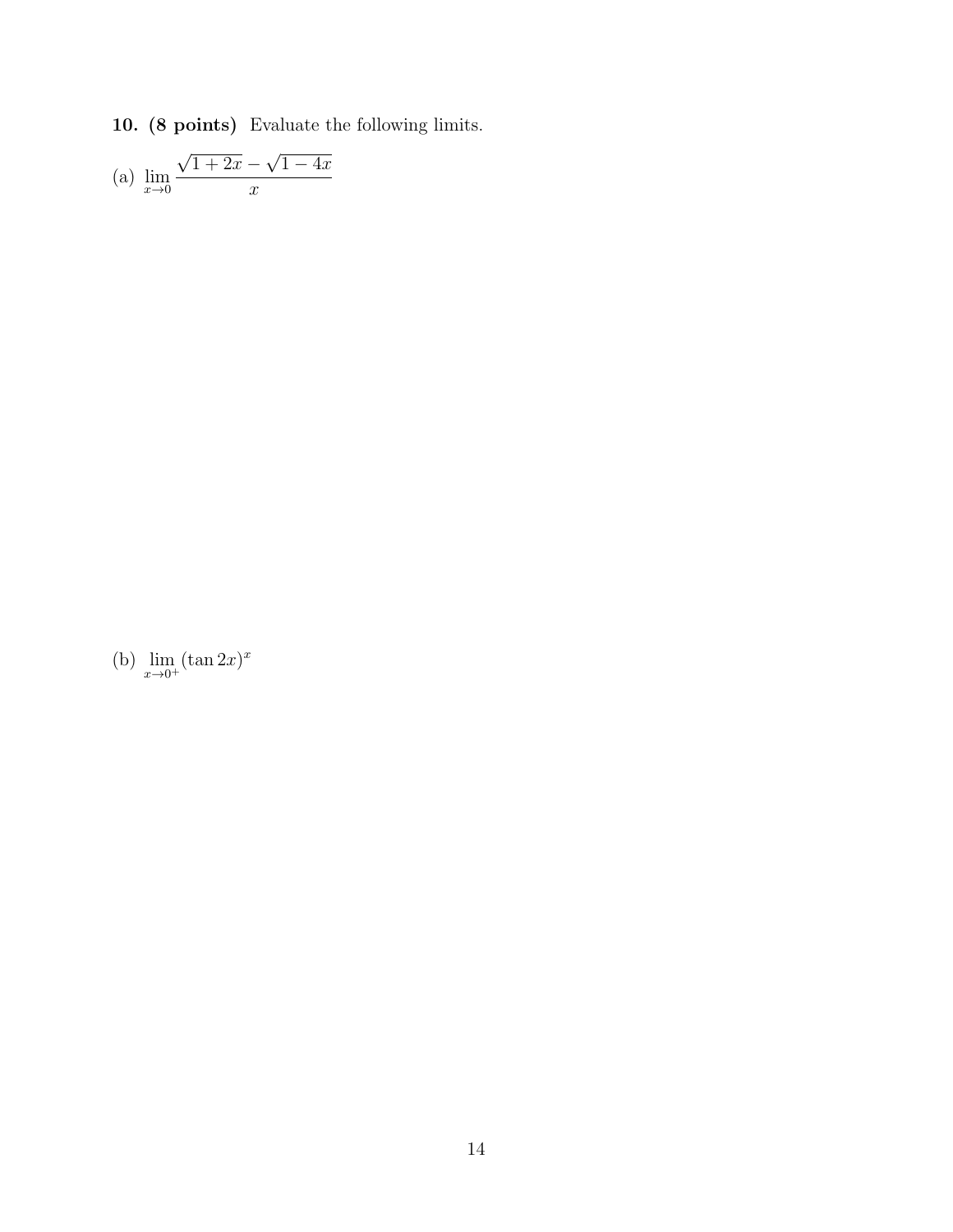11. (15 points) Evaluate the following integrals.

(a) 
$$
\int_{1}^{e^2} \frac{\sqrt{\ln x + 1}}{x} dx
$$

(b) 
$$
\int \frac{x^5}{\sqrt{x^3+1}} dx
$$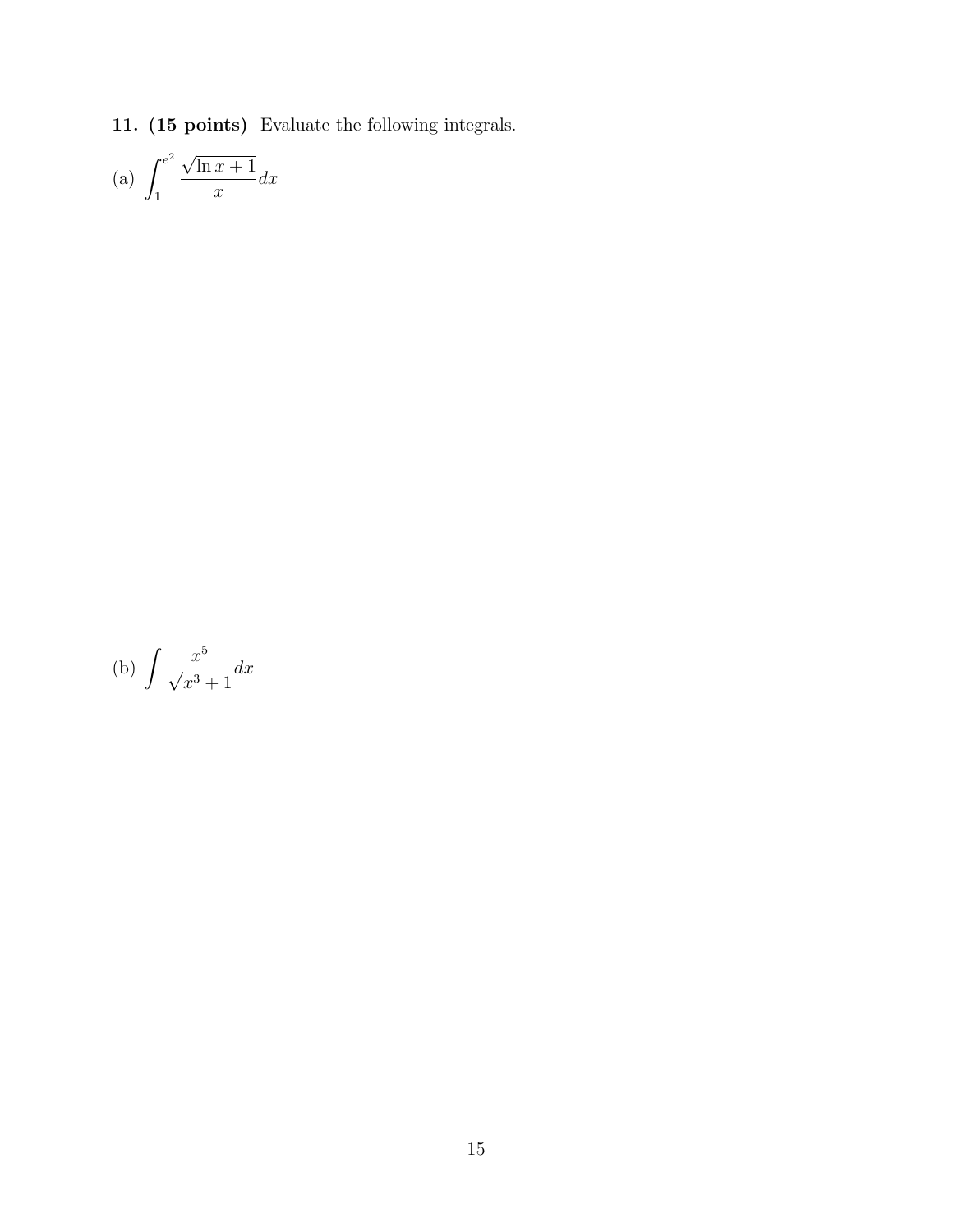(c) 
$$
\int_0^3 |e^x - 2| dx
$$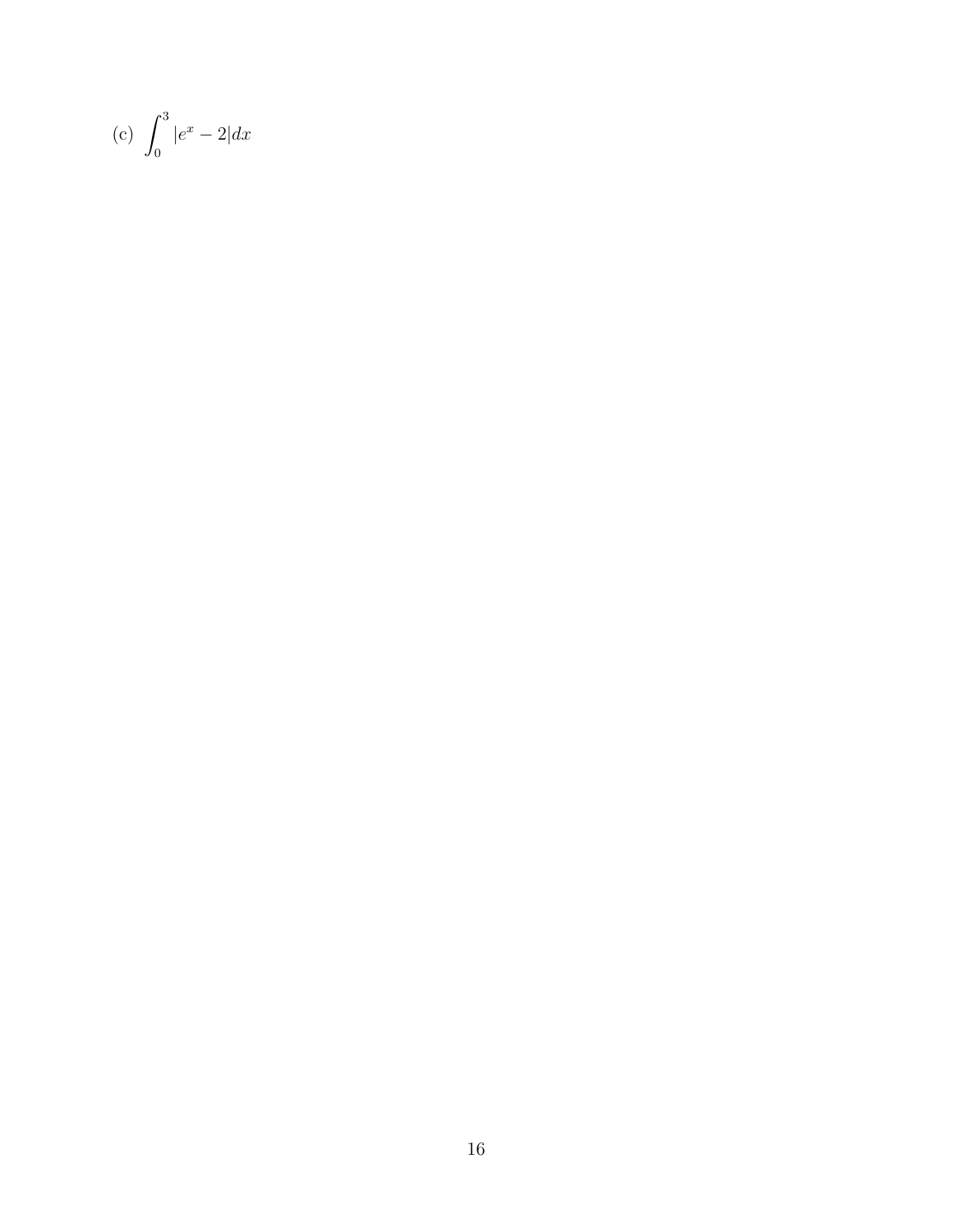12. (20 points) Consider the function  $f$  with its first and second derivatives:

$$
f(x) = \frac{1}{\sqrt[3]{x^3 + 1}}, \quad f'(x) = \frac{-x^2}{(\sqrt[3]{x^3 + 1})^4}, \quad f''(x) = \frac{2x(x^3 - 1)}{(\sqrt[3]{x^3 + 1})^7}.
$$

(a) Find the domain of  $f(x)$ .

(b) List all *x*-intercepts and *y*-intercepts of  $f(x)$ .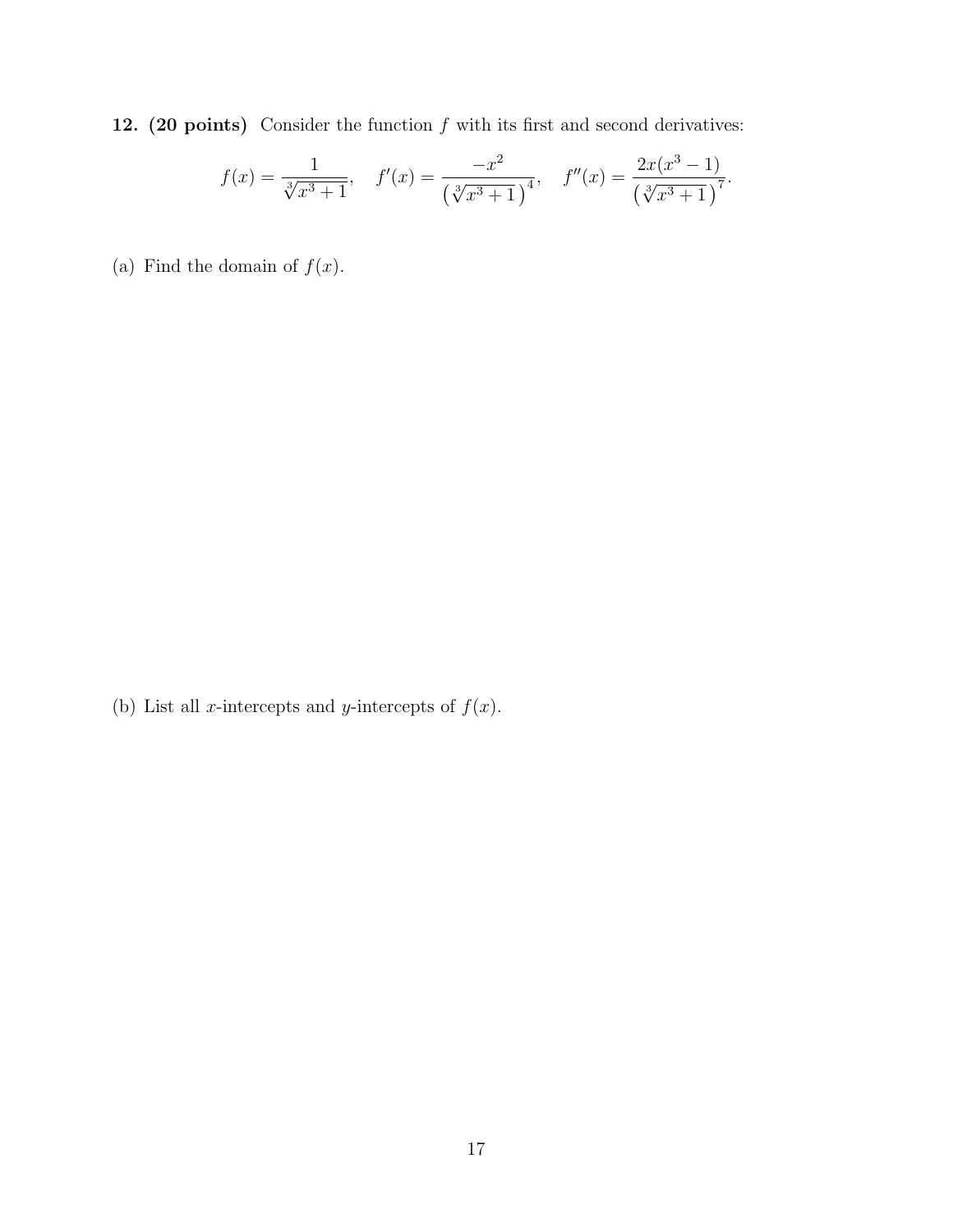Reminder: 
$$
f(x) = \frac{1}{\sqrt[3]{x^3 + 1}},
$$
  $f'(x) = \frac{-x^2}{(\sqrt[3]{x^3 + 1})^4},$   $f''(x) = \frac{2x(x^3 - 1)}{(\sqrt[3]{x^3 + 1})^7}.$ 

(c) Compute  $\lim_{x \to a^{-}} f(x)$  and  $\lim_{x \to a^{+}} f(x)$  for any vertical asymptotes  $x = a$ .

(d) Compute  $\lim_{x \to -\infty} f(x)$  and  $\lim_{x \to \infty} f(x)$ . List all horizontal asymptotes of  $f(x)$ .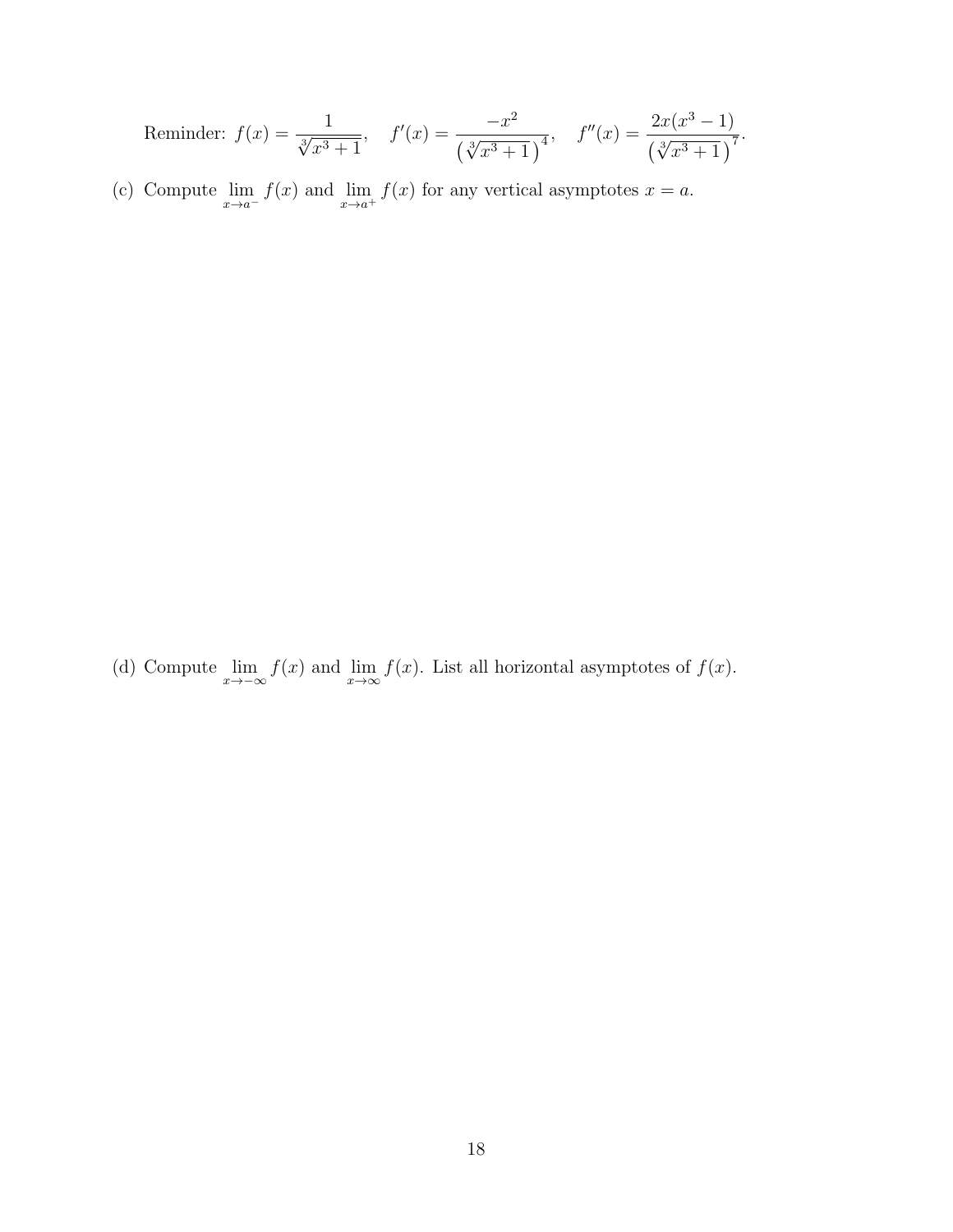Reminder: 
$$
f(x) = \frac{1}{\sqrt[3]{x^3 + 1}}
$$
,  $f'(x) = \frac{-x^2}{(\sqrt[3]{x^3 + 1})^4}$ ,  $f''(x) = \frac{2x(x^3 - 1)}{(\sqrt[3]{x^3 + 1})^7}$ .

(e) On what intervals is  $f(x)$  increasing? decreasing?

(f) On what intervals is  $f(x)$  concave up? concave down?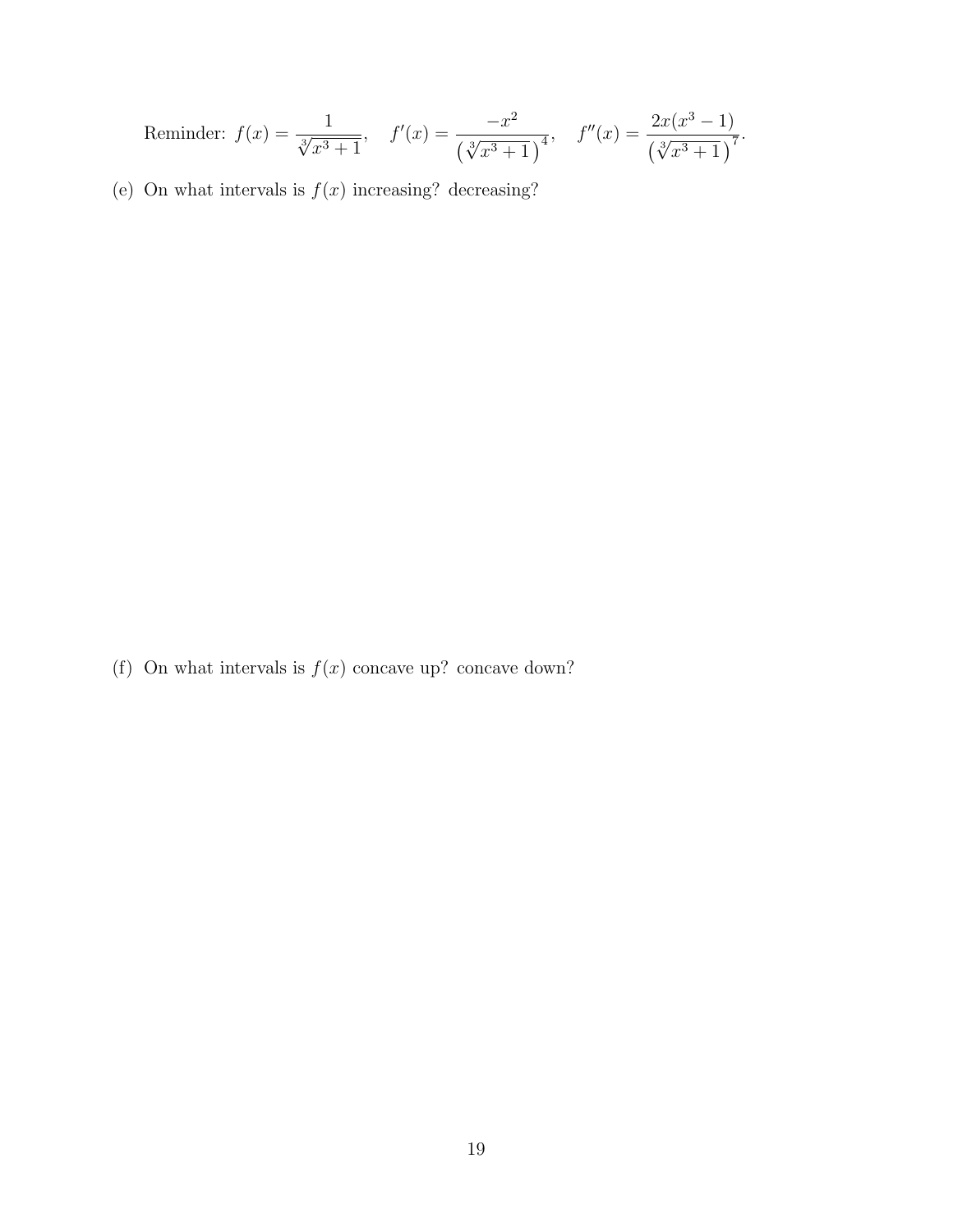13. (10 points) Sketch the graph of a function  $f(x)$  that satisfies the following properties:

- $x$ -intercepts:  $-3, 3$
- *y*-intercepts: 2
- vertical asymptotes:  $x = -5$  and  $x = 5$
- horizontal asymptotes:  $y = -1$  and  $y = 1$
- $f'(x) > 0$  on  $(-\infty, -5) \cup (-5, 0) \cup (5, \infty)$
- $f'(x) < 0$  on  $(0, 5)$
- $f''(x) > 0$  on  $(-\infty, -5)$
- $f''(x) < 0$  on  $(-5, 5) \cup (5, \infty)$

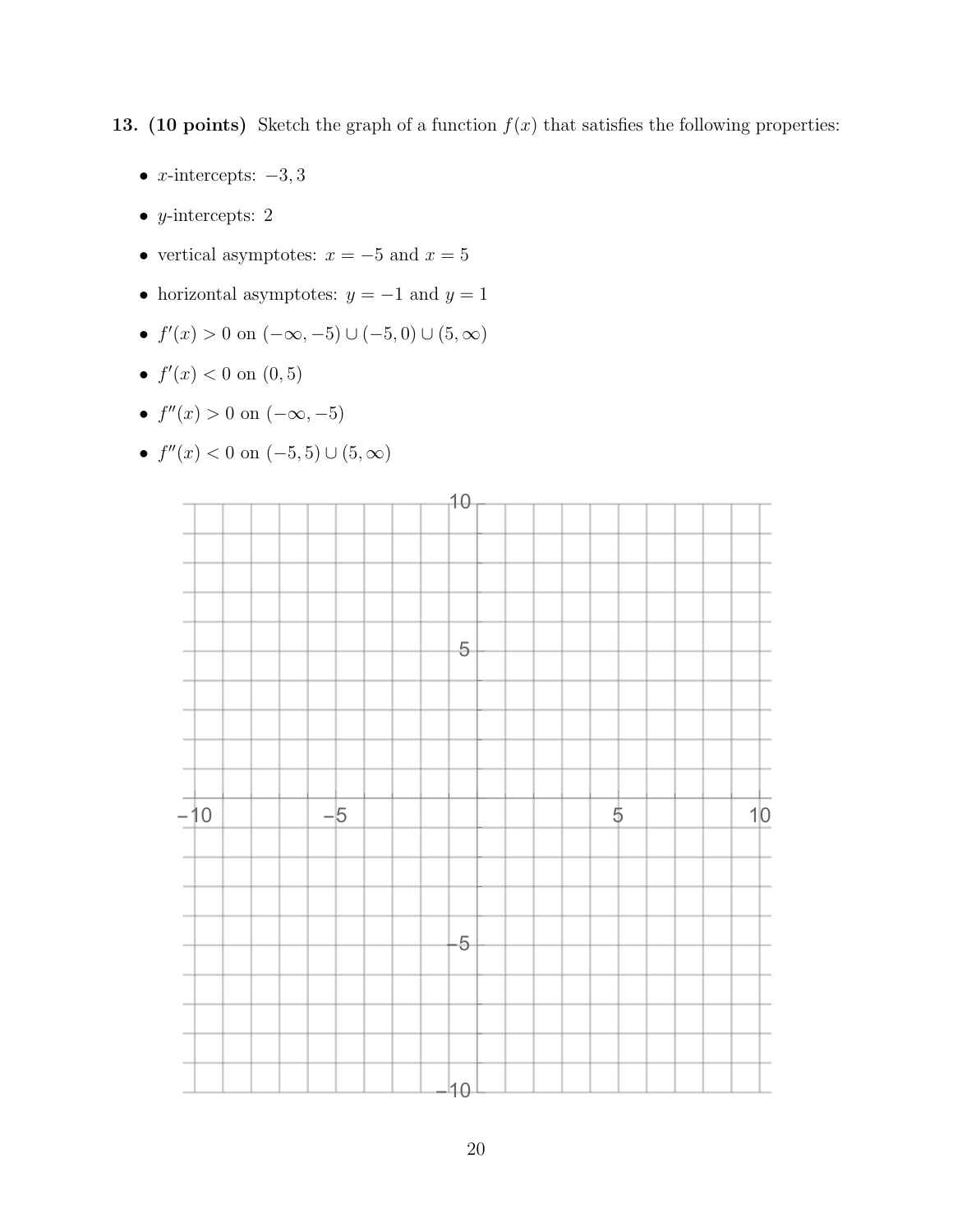### 14. (12 points)

(a) A particle is moving with the given velocity and position data. Find the position function  $s(t)$  of the particle.

 $v(t) = 10 \sin t + 3 \cos t$ ,  $s(\pi/4) = 12$ 

(b) Let  $f(x) = \int^{x^2}$ 1  $(t-4)e^{-t^2}dt$  for all real numbers x. On what intervals is  $f(x)$  and increasing function?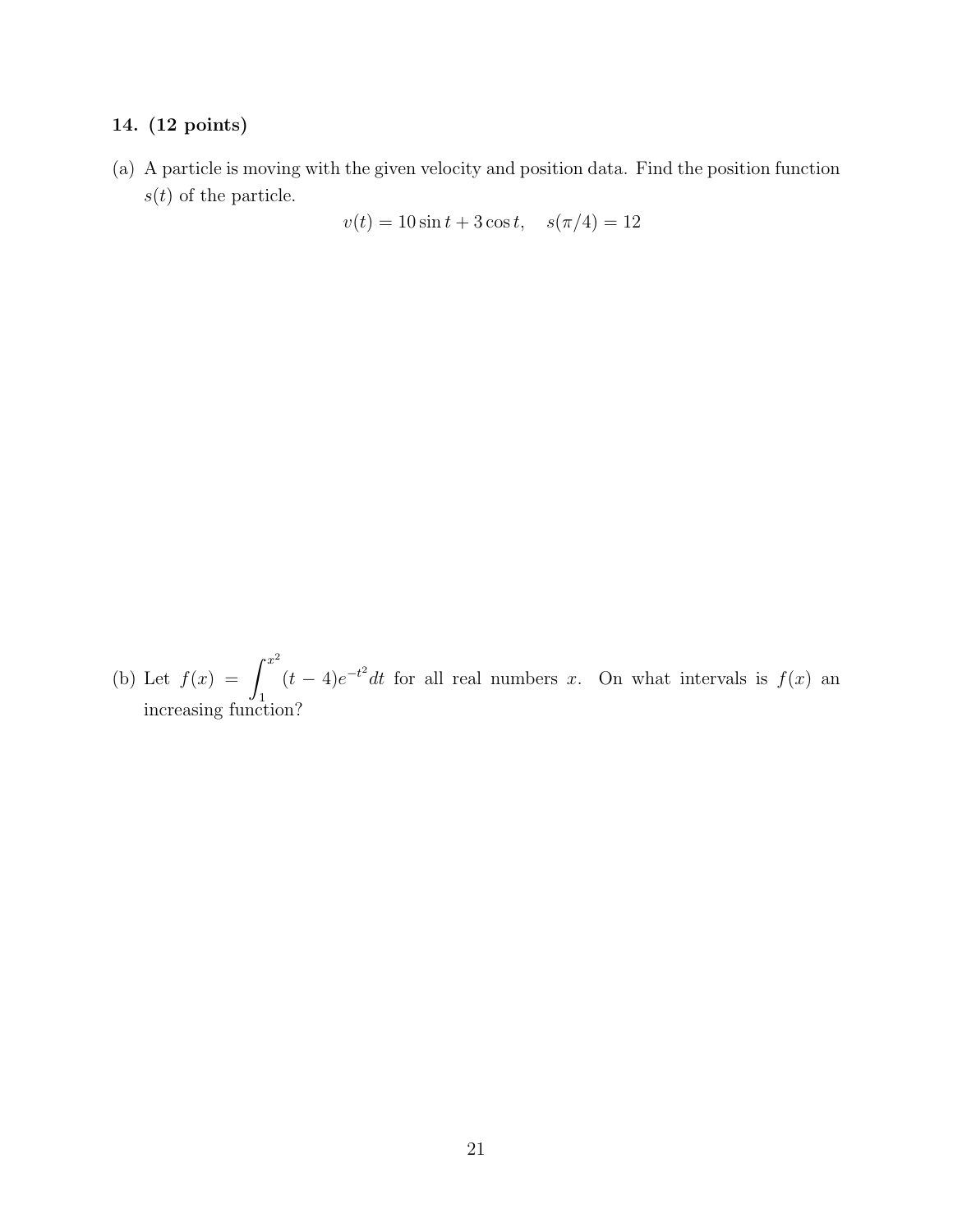15. (15 points) A woman at a point A on the shore of a circular lake with radius 2 miles wants to arrive at the point  $C$  diametrically opposite  $A$  on the other side of the lake in the shortest possible time (see the figure). She can walk at the rate of 4 miles/h and row a boat at 2 miles/h. How should she proceed? Justify your answer. (It may help to know that √  $3 = 1.73...$ 

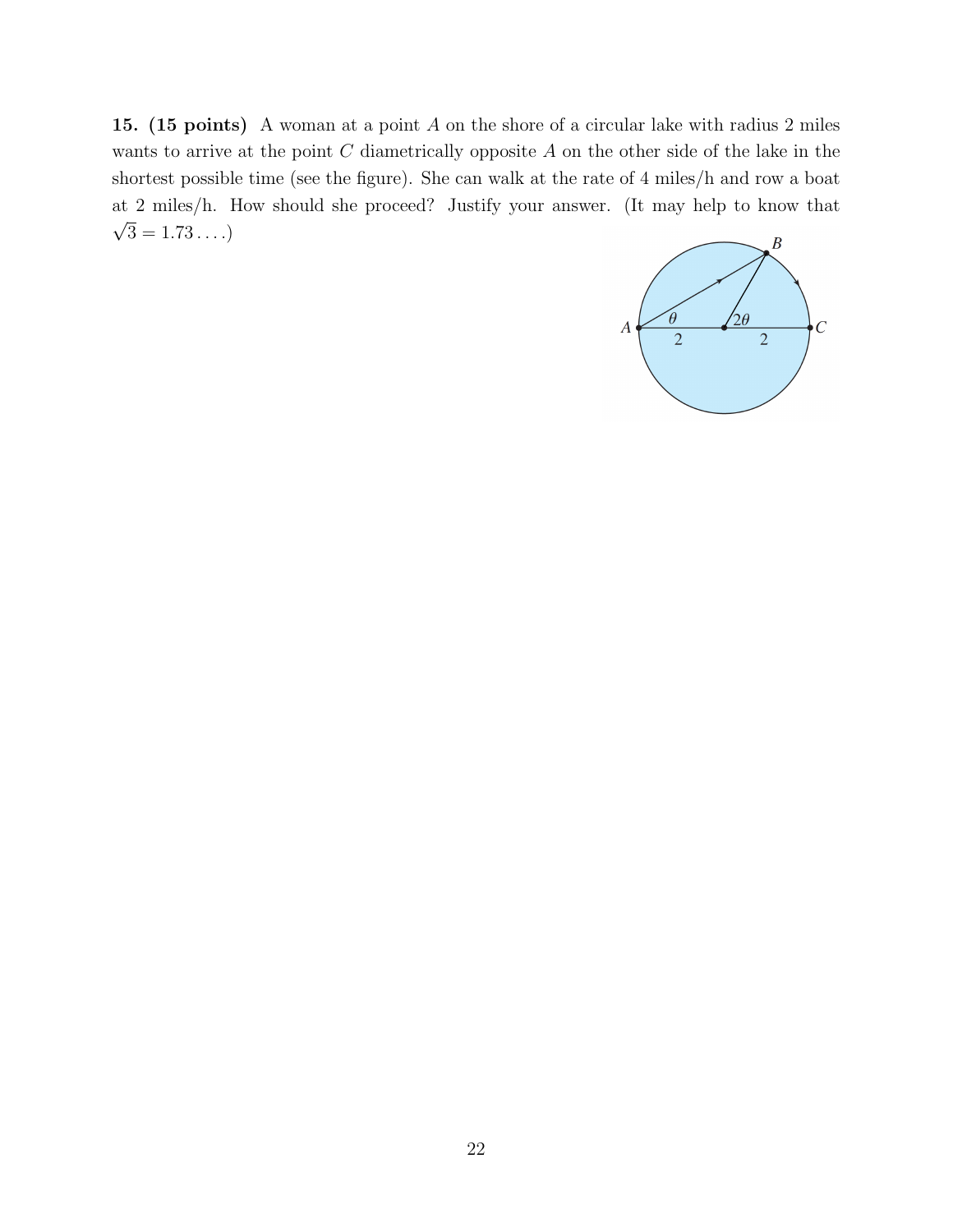# Formula Sheet

You may tear this page off.

 $\sin(x + y) = \sin x \cos y + \cos x \sin y$  $sin(x - y) = sin x cos y - cos x sin y$  $cos(x + y) = cos x cos y - sin x sin y$  $cos(x - y) = cos x cos y + sin x sin y$ 

$$
\sin 2x = 2 \sin x \cos x
$$

$$
\cos 2x = \cos^2 x - \sin^2 x
$$

$$
= 2 \cos^2 x - 1
$$

$$
= 1 - 2 \sin^2 x
$$

$$
\cos^2 x = \frac{1 + \cos 2x}{2}
$$

$$
\sin^2 x = \frac{1 - \cos 2x}{2}
$$